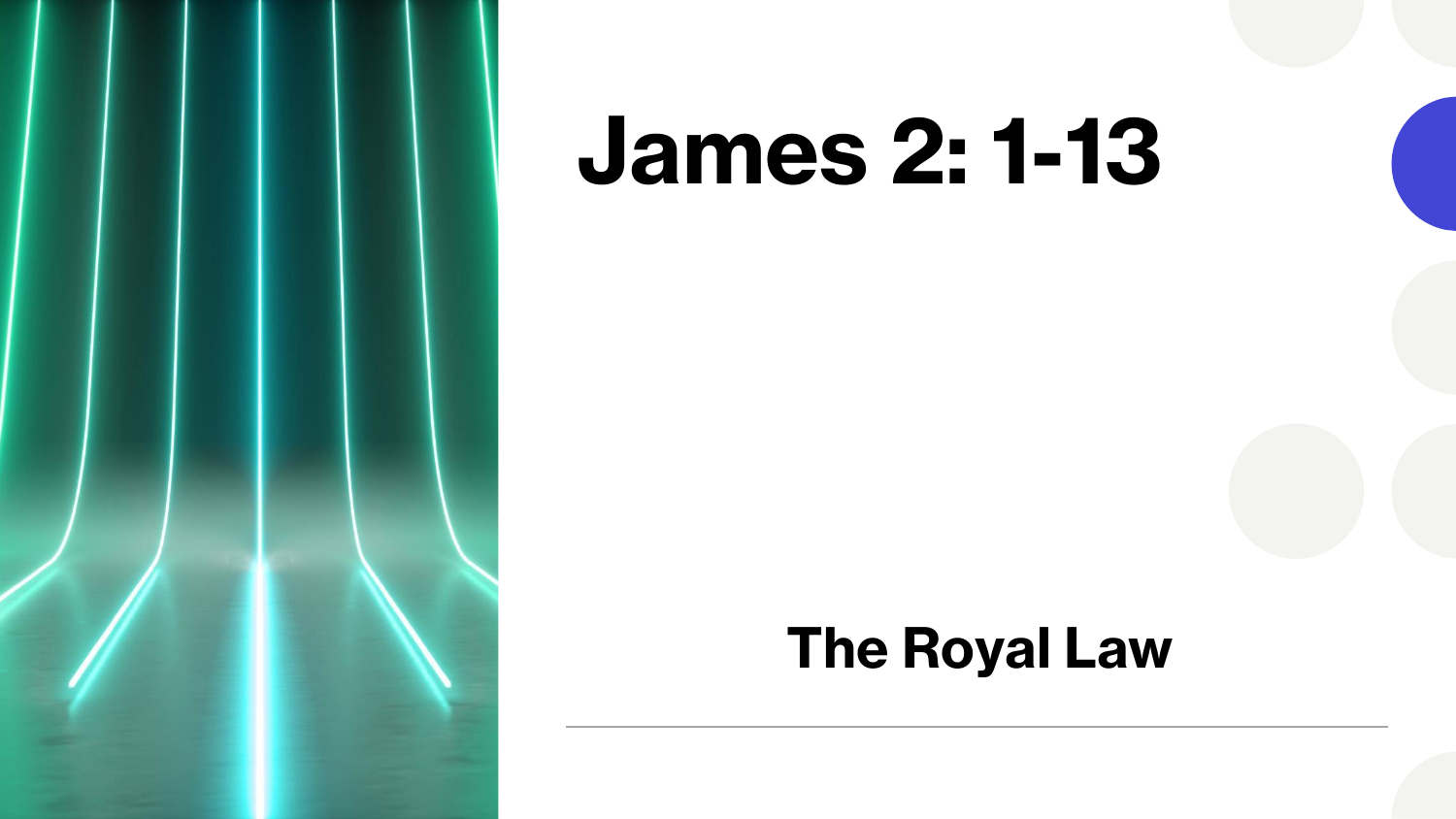### **What do your taps say about you?**

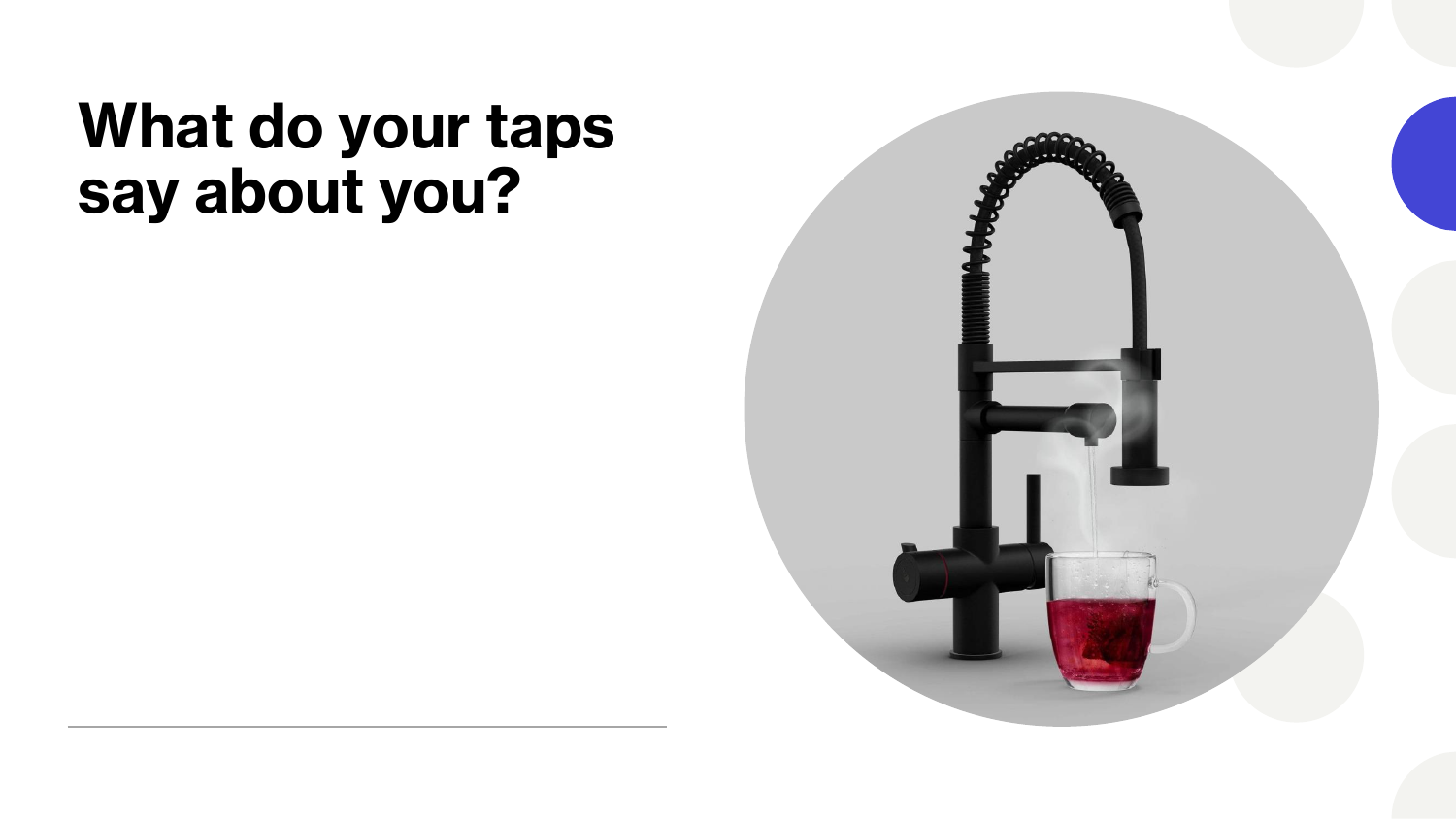## **Early Christian Meeting**



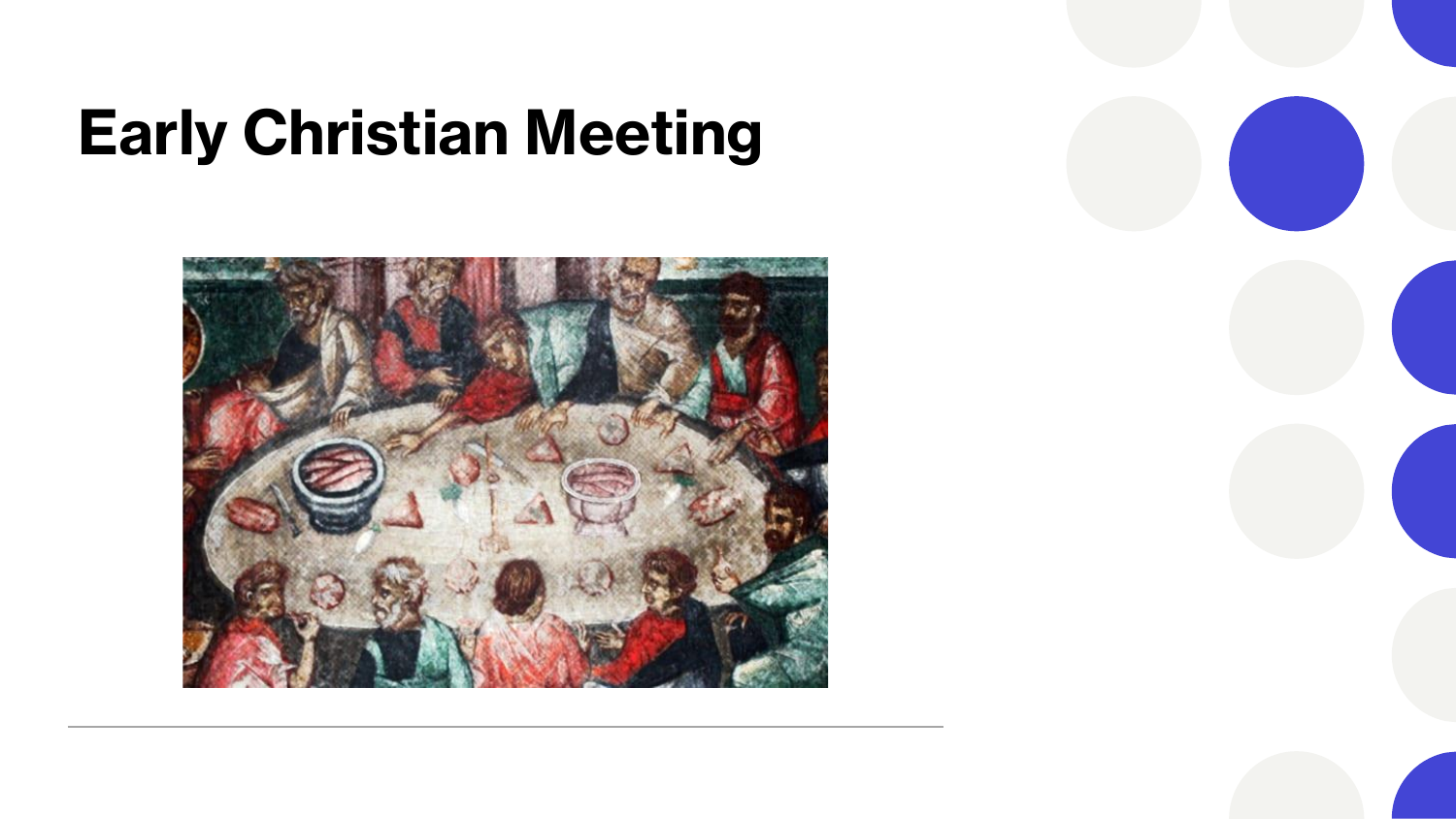**Within the first seven seconds of meeting, people will have a solid impression of who you are — and some research suggests a tenth of a second is all it takes to start determining traits like trustworthiness**

**©Forbes**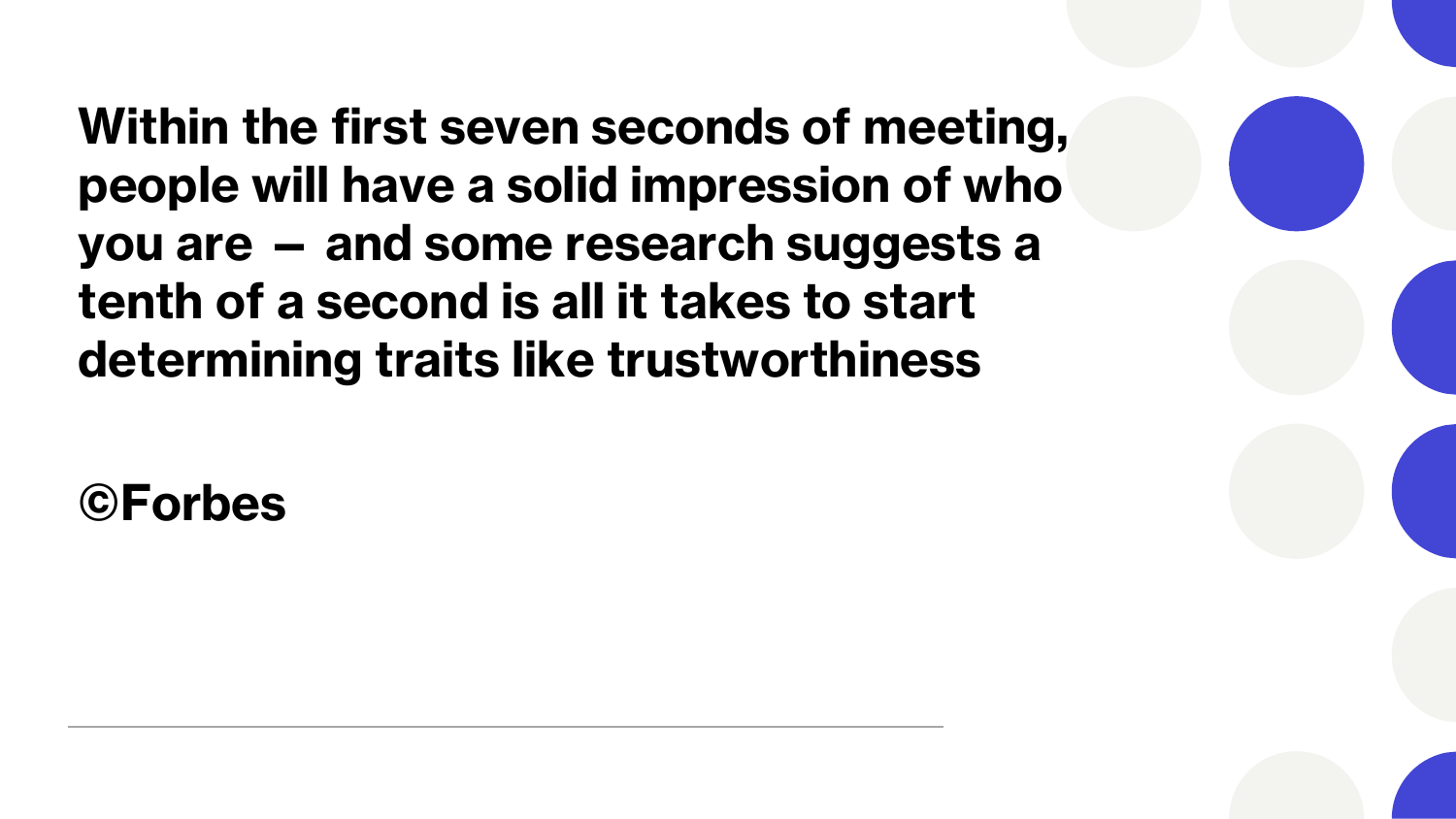### **Romans 3: 23-25**

**For everyone has sinned; we all fall short of God's glorious standard. Yet God, in his grace, freely makes us right in his sight. He did this through Christ Jesus when he freed us from the penalty for our sins.**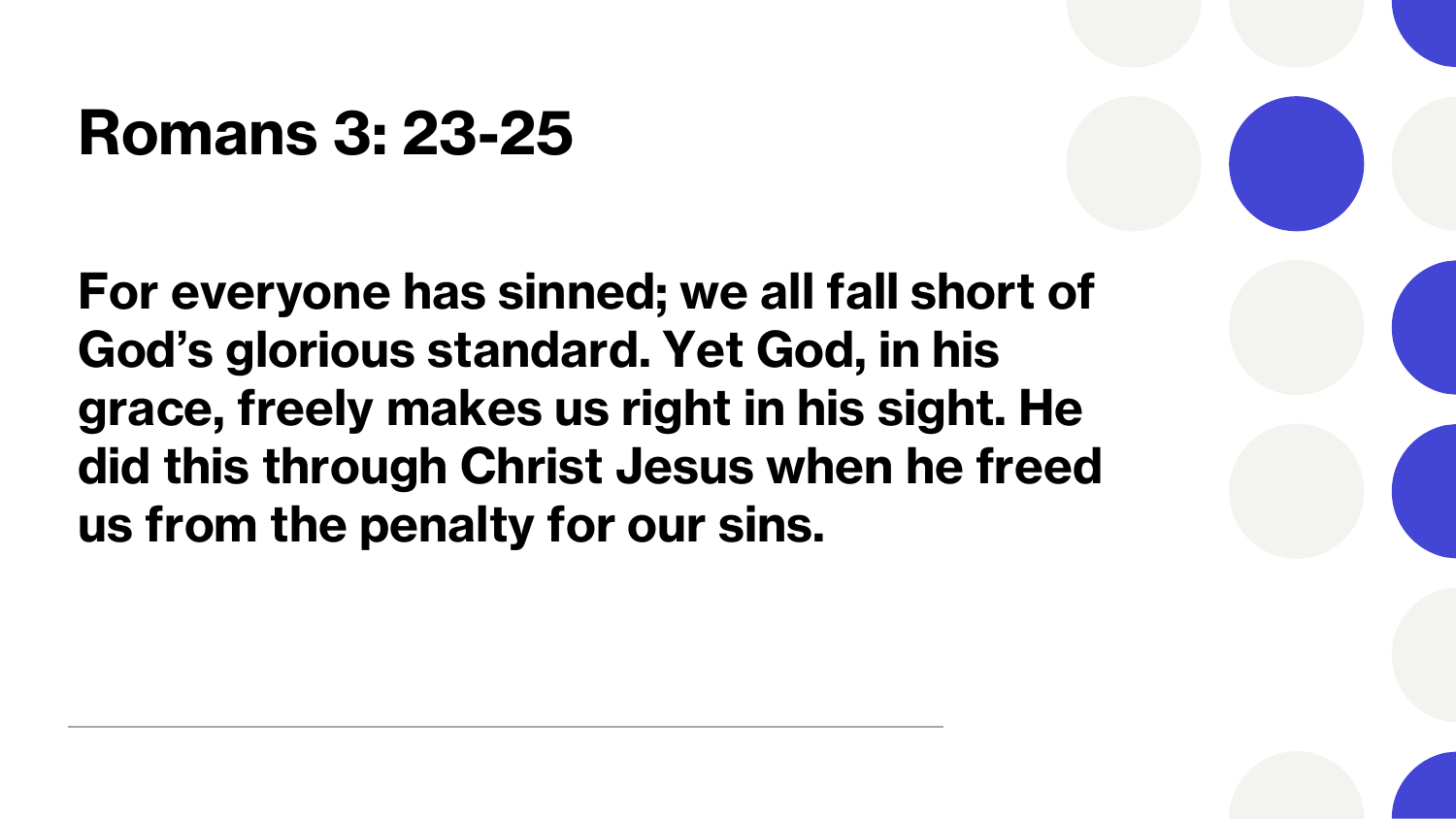

# **Level Ground**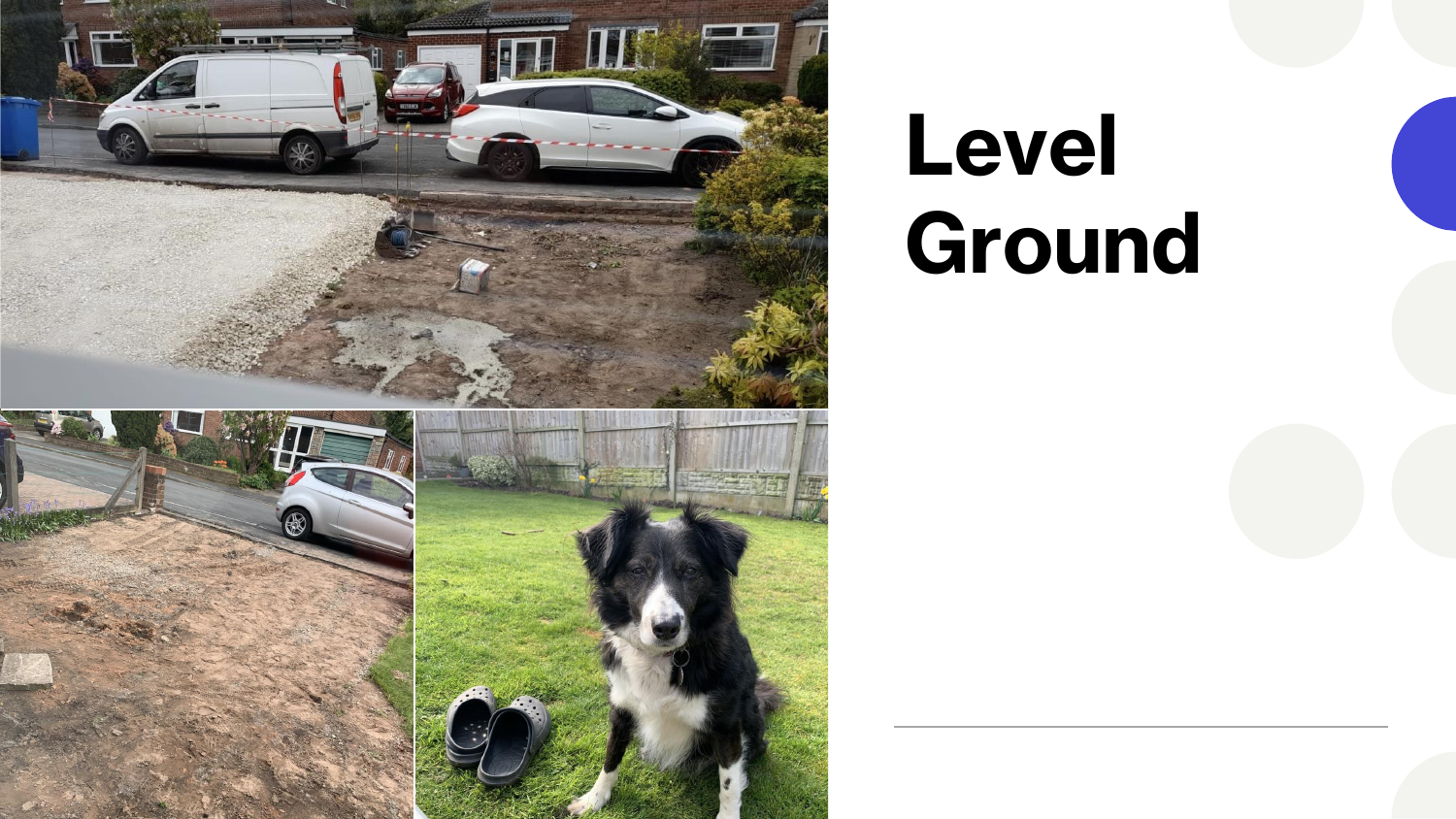## **Matthew 5: 17**

**"Do not think that I have come to abolish the Law or the Prophets; I have not come to abolish them but to fulfil them."**

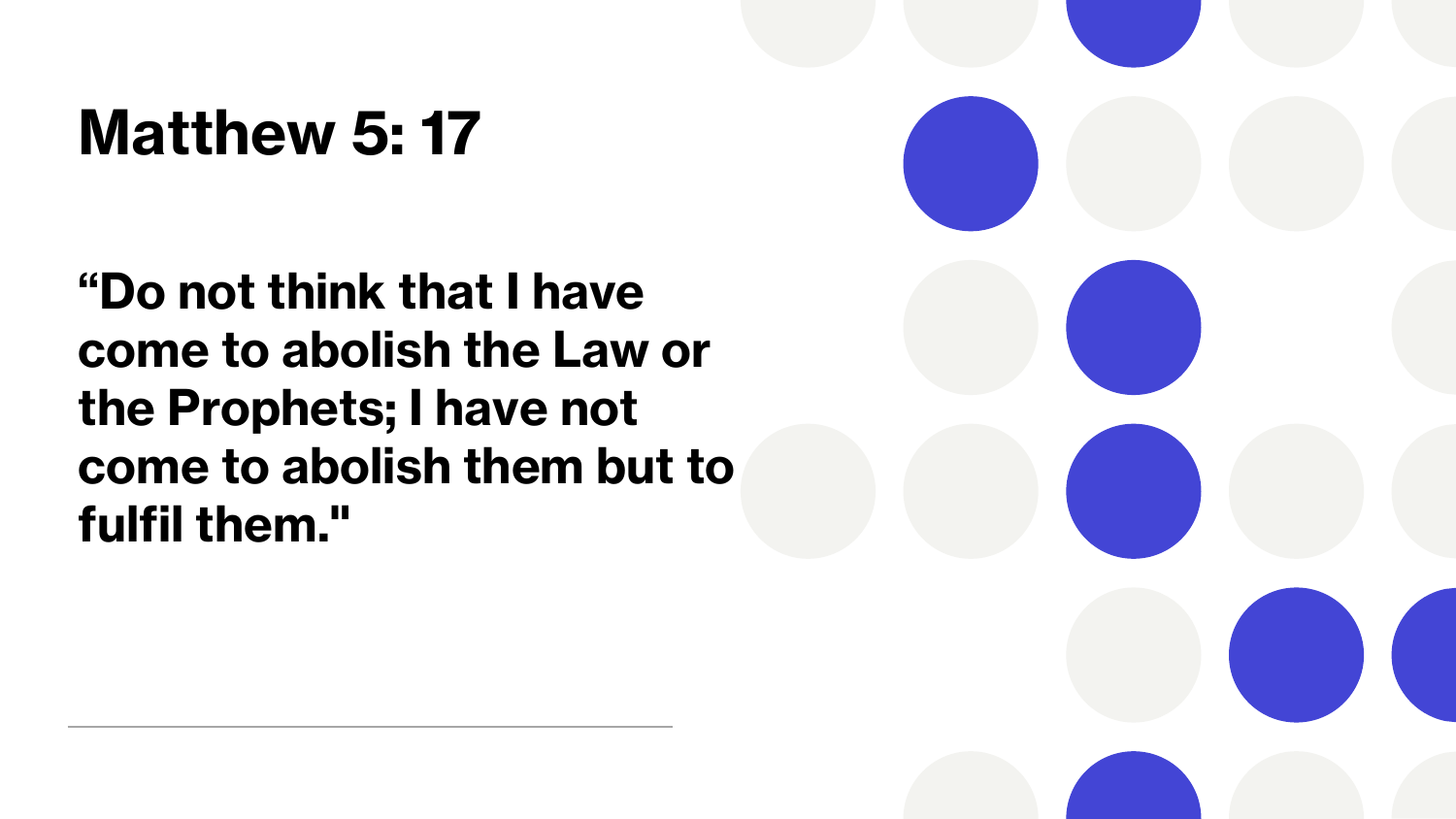### **Psalm 139: 23-24**

**Search me, God, and know my heart; test me and know my anxious thoughts. See if there is any offensive way in me, and lead me in the way everlasting**